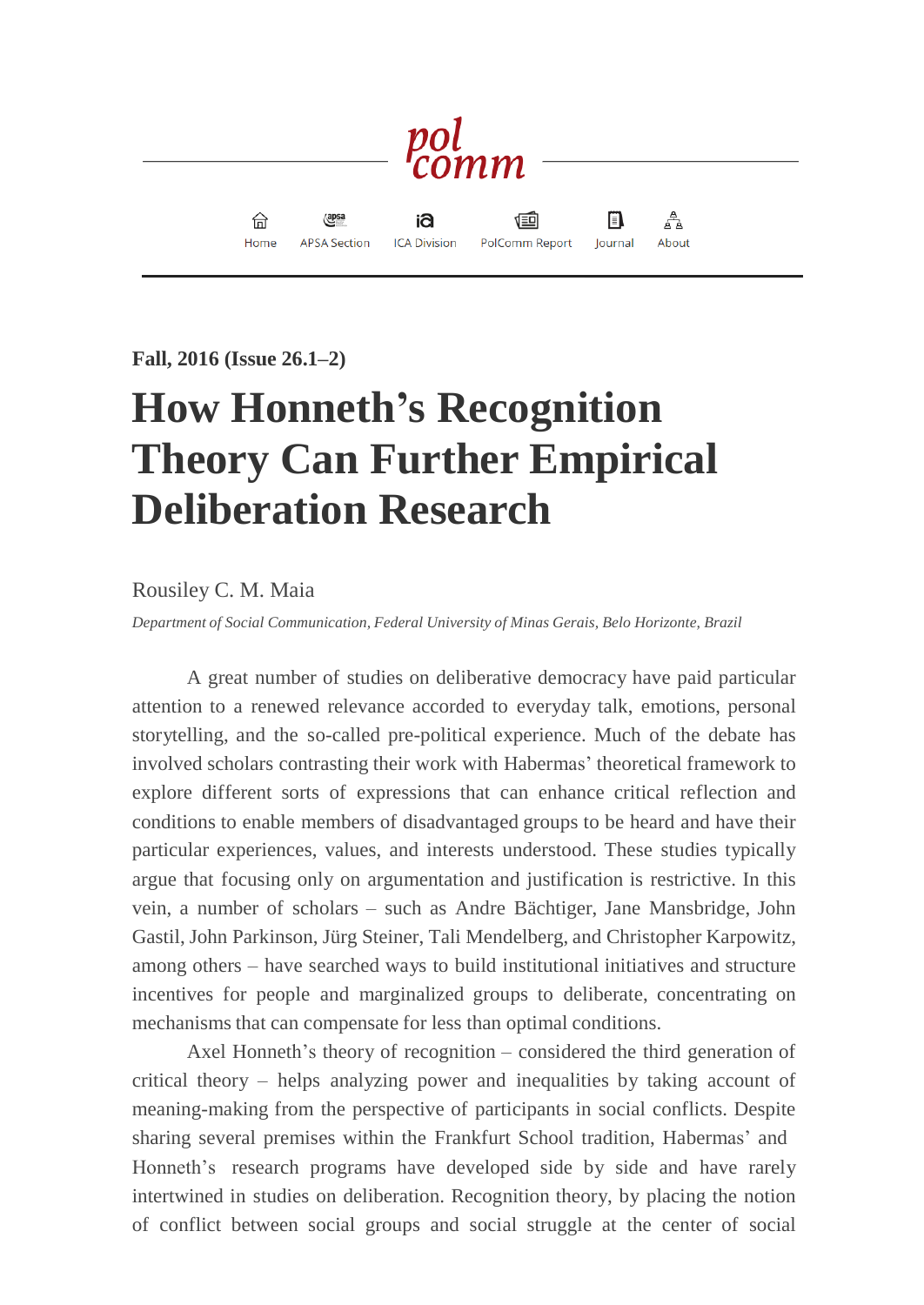philosophy, enables researchers to develop new interpretations and explanations of a number of issues in deliberative theory.

For example, Axel Honneth's research agenda can be regarded as a continuation of Habermas' effort to provide access to a pre-scientific realm of moral critique. The need of citizens to more or less freely articulate their aspirations and interests, to acknowledge commonalities and differences and their commitment to other aims and the common good have long been a cornerstone of research on deliberation. Deliberative scholars who investigate everyday talk and story-telling – such as Jane Mansbridge, Laura Black, and Francesca Polletta (see also Steiner, Jaramillo, Maia, & Mameli, in press) to quote just a few – are particularly concerned with what Habermas calls "discovery of problems," "interpretation of needs," and "discourses aimed at achieving self-understanding" by affected individuals and groups. In a book recently published by Palgrave Macmillan (Maia, 2014), I investigate how Honneth movesfrom Habermas' work to construct a theory of recognition that links normative reflection and the concept of intersubjective conditions that are necessary for autonomy. Honneth's political philosophy helps deepening and refining the understanding of individuals' reactions to feelings of injustice,which are tied to plexuses of negative experiences in intimate, juridical, and social spheres. By articulating a broader notion of self- realization and intersubjective dependency, the recognition-theoretical approach is particularly relevant to deliberative scholars concerned with emancipation of disadvantaged groups and political praxis aimed at achieving justice. This book, developed in collaboration with six former doctoral students or postdoctoral fellowships and now colleagues, investigates some of the interfaces that the theory of recognition establishes with political communication and media studies.

In particular, the recognition-theoretical approach paves the way for researchers to tap into pre-political experience. In a study published in the *European Political Science Review*, my collaborator and I (Maia & Garcêz, 2014) explore how Honneth's theory of recognition opens promising venues for exploring the role of emotion in politics and discursive engagement in deliberation. It investigates storytelling of deaf people gathered from two digital environments: a website sponsored by social movement organizations and an online social network site. While endorsing Honneth's view that "feelings of injustice" are an important source for intelligibility of injustice, and that disadvantaged individuals need to build a "shared interpretative framework" in struggles for recognition, we argue that a more nuanced account of discursive justification is needed to deal with dissent and moral disagreement. This study shows how Habermas' and Honneth's theoretical frameworks can be jointly applied in empirical research to better equip researchers concerned with practices that aim to overcome injustice.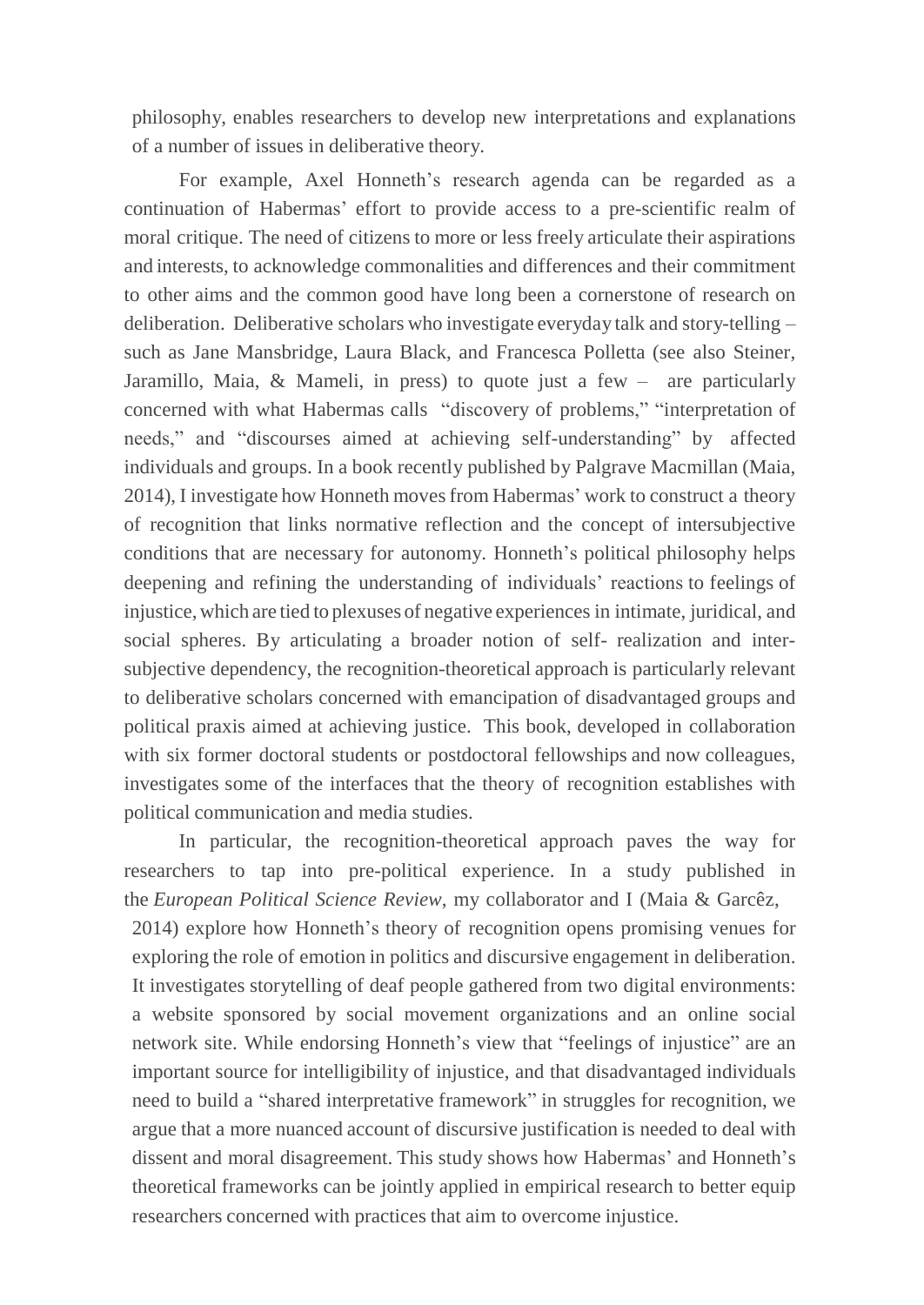While most scholars support the view that deliberation is a rare phenomenon, critics should be more attentive to people's motivations to engage in discussion and deliberation. Insofar as Honneth's theory produces insights into various levels of individuals' struggles to be seen by others as selfdetermining agents, not to be looked down upon, not to be considered as secondclass citizens or treated unjustly in the sphere of work, one can find new explanations for why a person feels compelled to make oneself understood, and dispute conflicting values and interests. By re-appraising how individuals' selfrespect and self-esteem are linked to social conflict embedded in norms and political institutions, the recognition-theoretical approach aids in observing the critical potential for discussion and citizens' willingness to deliberate in everyday life. In previous studies concentrating on conflicts related to racism and homophobia (Maia & Rezende, 2016), we investigated how individuals engage in "moments of deliberation" not only with the "other," but with "multiple others," in a complex web of relations in society. Findings show that platforms with distinct affordances (YouTube, blogs, and Facebook) provide different opportunities and constraints for people to frame personal expressions and engage in discussion, in a conflictive field of respect as well as disrespect. While individuals are not completely free to decide what order of justification they will use in order to attempt to solve a certain problem, or challenge a particular judgment, results of this study published in the *Journal of Computer-mediated Communication* (Maia & Rezende, 2016) suggest that attacks on a personal level have a more deleterious impact on deliberation than offenses to others' opinions. Disrespectful commenters are more likely to justify their claims; and depending on the targets of profanity, disrespect has varying effects on deliberation.

Honneth's research program can also provide new insights to articulate domains that typically tend to be treated separately, such as critical sociology and political theory. Like Habermas, Honneth identifies a pre-theoretical basis to critique everyday life, but starts with the practical relationships of disrespected subjects and morally motivated struggles for expanded forms of recognition. Therefore, the recognition-theoretical approach captures the complexity of the interrelated dynamics of everyday talk, deliberation, mobilization, and activism, which are likely to be treated in separate fields of study. In an article published in the *Journal of Political Power* (Maia & Cal, 2014), we analyze patterns of recognition that are conveyed in legal rules and institutions as well asin actions of advocacy agents before they find expression in practices in a given lifeworld.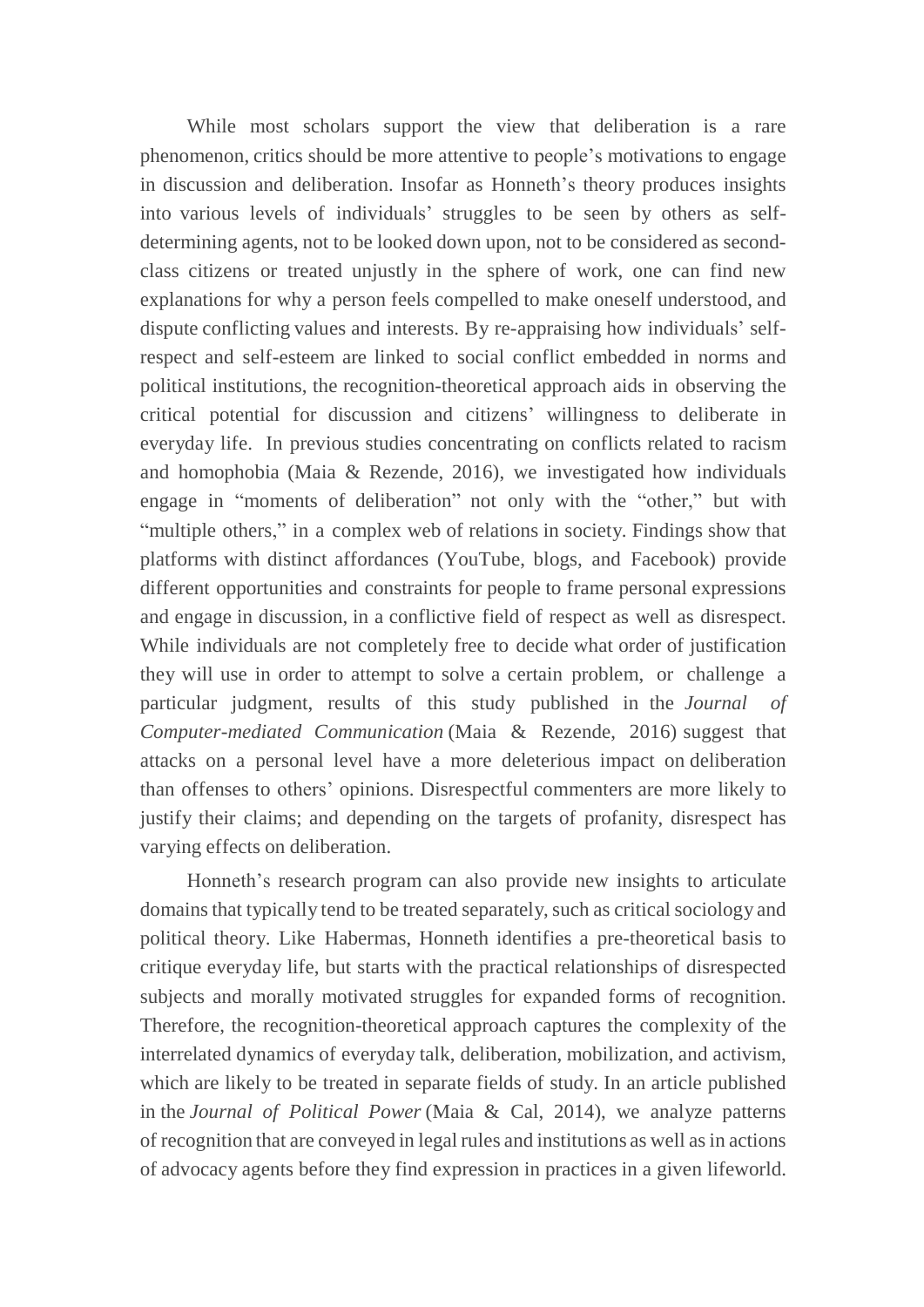In our case study, media professionals acted as agents of advocacy, following discourses against domestic child labor vocalized by NGOs and local social movements as well as nationwide and transnational entities. Prompted to reflect on them, women who worked in domestic labor in their childhood challenged the discourse of newspapers and defended this practice as useful for their self- development. This study contributes to better understanding the conflictive assessment of justice and injustice by advocacy agents or political representatives and affected individuals. In this case, deliberative theory allows learning about how to achieve mutual understanding and clarifies what is to be taken into account and recognized in each particular social situation.

In yet other research (Maia & Vimieiro, 2015), we investigate the role of advocacy agents, social movements, and moral entrepreneurs to readjust cultural notions of the individualization and social inclusion of disabled people; and in bringing an ever-greater range of differences of values or ways of living to the public sphere. We analyze how the production and reproduction of public reasons help to re- arrange institutions in terms of recognition. Even when institutionalized, norms, rights, and policies are open to permanent contestation with the aim of disclosing flaws, limitations, and inadequate interpretations.

In summary, Honneth's contributions can revitalize studies on everyday talk and deliberation within a network of governance (see also Mendonça & Maia, 2014). We have learned from political communication studies that in an increasingly hybrid media environment connections across governmental networks and social spaces are more intricate in contemporary societies. Therefore, everyday talk is arguably becoming ever more relevant for processes of politicization regarding the discovery of problematic situations, the conversion of topics into issues of public concern, and the public review of political decisions within deliberative systems (Maia, 2012, in press-a, in press-b). I believe that the theory of recognition provides powerful insights for advancing research on deliberation; and that it poses a challenge to engage in more theory building and empirical investigation in the field of political communication.

## **Notes on contributor**

*Rousiley C. M. Maia (PhD, Nottingham) is a professor at the Federal University of Minas Gerais, Brazil. Her scholarship focuses on political communication, deliberative democracy, theory of recognition and justice.*